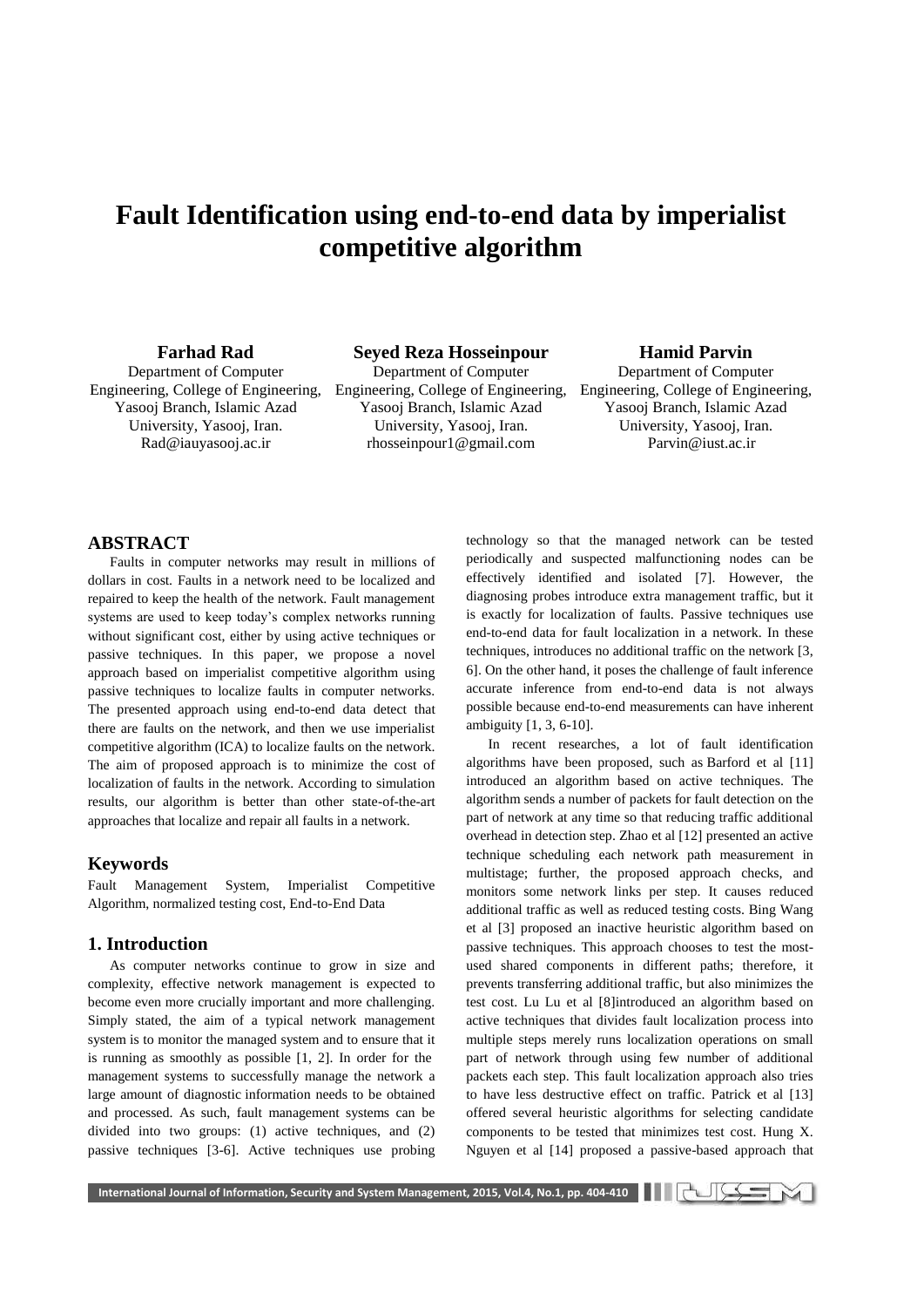locates faults in computing networks through following Bayesian principles.Garshasbi et al [6] proposed an approach for fault localization by genetic algorithm. This approach is a passive technique that localized faulty components in a network with minimum testcost.

Fault localization techniques must be designed and implemented to localize faults in the network with minimum cost test and have not a negative impact on network traffic. So we proposed a passive-base algorithm using imperialist competitive algorithm for fault localization in computer networks. The presented approach using end-to-end data detect that there are faults on the network, and then we use imperialist competitive algorithm to localize faults on the network.The contents of this article are organized as follows. Network modeling is in Section 2. Section 3 shows proposed approach in detail. The results are analyzed in section 4 and section 5 presents the concluding results.

#### **2. Problem setting and assumptions**

Generally, computer networks are composed of nodes and links [13, 15]. Therefore, the network components can be represented as a tree or a graph. Figure (1) shows the network that is composed of several components (links, routers and etc). The failure of any of these components can disrupt the communication between the client and one (or both) of the servers [13]. For fault localization in a computer network, we need to make a physical network into logical form.We first map each potentially faulty physical component (topology) to a *logical topology*. For example, we can transform the physical topology in Figure 1 to a logical tree as shown in Figure 2.



**Figure (1): An example of a network consisting of different components.**



**Figure (2): Logical topology corresponding to Figure 1.**

We assume can recognize the existence faults according to end-to-end data on the network. The amount of end-to-end data can be used to detect faults in the network: insufficient amount of data indicates faults, while sufficient amount of data indicates that the network is operating normally. The status of a component (i.e., whether faulty or not) can be tested to determine status it. So, test of each component in network have costs [3]. Therefore choice candid component for test is very important to reduce test costs [6].

When the known network has abnormal behavior, therefore are faulty components in the network and the network has been disrupted. But the main problem is that we do not know exactly which component (or components) are faulty [6]. So should be tested network components to find the exact location of faulty components of the network. But cannot test all the network components, because testing of components have costs. So it should be a minimum number of tests to identify the exact location of the faults to reduce costs testing. The main problem in this paper is to minimize the cost of testing. Therefore, we have chosen to test the node that has the highest probability of being faulty. This problem is NP-Complete [3, 6].

In this paper, problem setting and as sumptions is as follow:

- We consider logical topology of network.
- We assume can recognize the faults according to end-to-end data on the network.
- The status of a component is faulty or not.
- Test of each component in the networks has cost.
- We consider persistent faults in the network.
- The routing path from a source (client) to the server can be static or dynamic.
- We only know probabilistic path information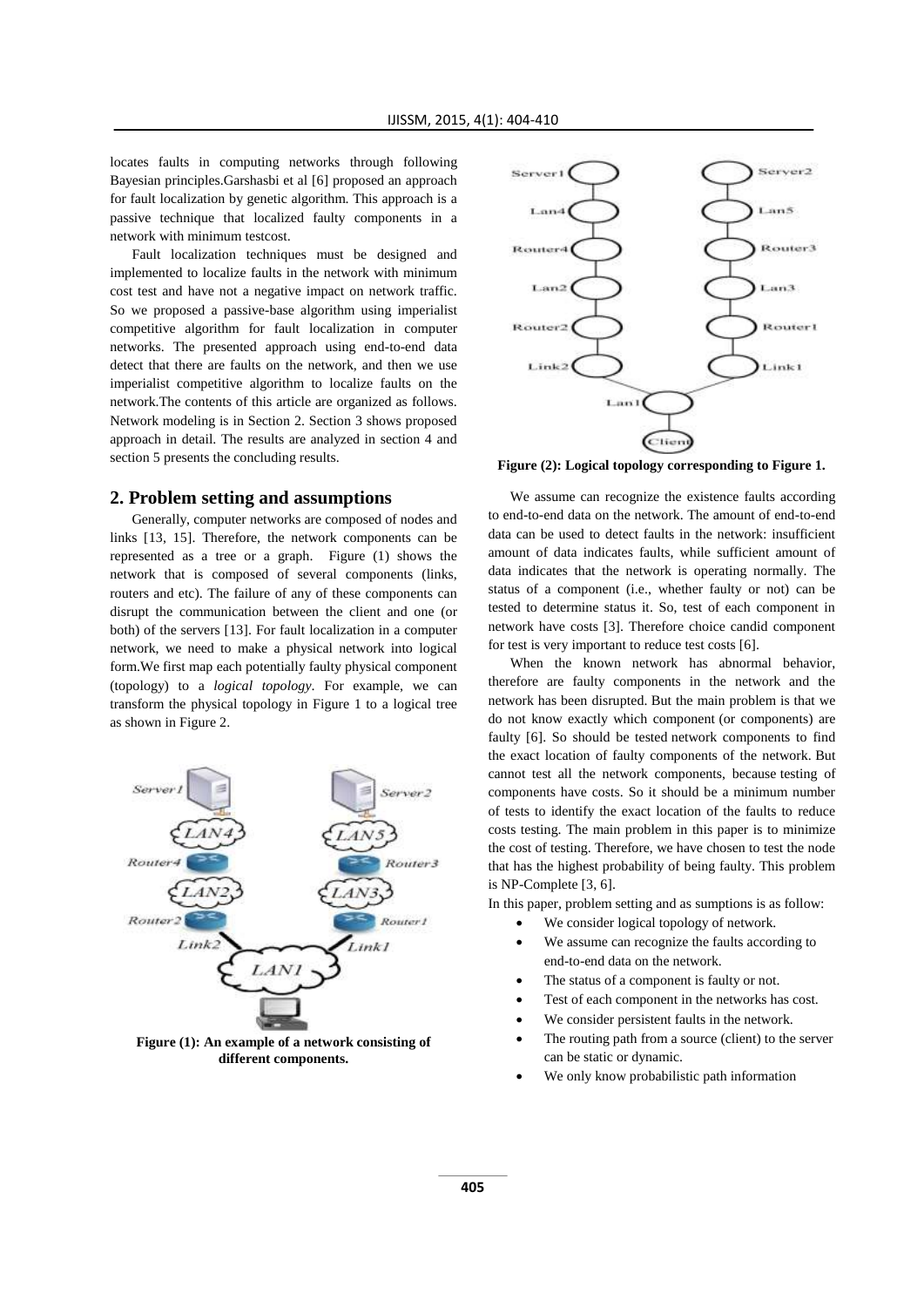## **3. Imperialist Competitive Algorithm**

In [computer science,](http://en.wikipedia.org/wiki/Computer_science) ImperialistCompetitive Algorithm (ICA) is a computational method that is used to solve [optimization problems](http://en.wikipedia.org/wiki/Optimization_problem) of different types. Like most of the methods in the area of [evolutionary computation,](http://en.wikipedia.org/wiki/Evolutionary_computation) ICA does not need the gradient of the function in its optimization process. From a specific point of view, ICA can be thought of as the social counterpart of [genetic algorithms](http://en.wikipedia.org/wiki/Genetic_algorithms) (GAs). ICA is the mathematical model and the computer simulation of huma[n](http://en.wikipedia.org/wiki/Social_evolution) [social evolution,](http://en.wikipedia.org/wiki/Social_evolution) while GAs are based on the [biological evolution](http://en.wikipedia.org/wiki/Biological_evolution) of species [16].

Figure 1 shows the flowchart of the Imperialist Competitive Algorithm. This algorithm starts by generating a set of candidate random solutions in the search space of the optimization problem. The generated random points are called the initial Countries. Countries in this algorithm are the counterpart of Chromosomes in GAs and Particles in [Particle](http://en.wikipedia.org/wiki/Particle_Swarm_Optimization)  [Swarm Optimization](http://en.wikipedia.org/wiki/Particle_Swarm_Optimization) (PSO) and it is an array of values of a candidate solution of optimization problem. The [cost](http://en.wikipedia.org/wiki/Loss_function)  [function](http://en.wikipedia.org/wiki/Loss_function) of the optimization problem determines the power of each country. Based on their power, some of the best initial countries (the countries with the least cost function value), become Imperialists and start taking control of other countries (called colonies) and form the initial Empires [16].

Two main operators of this algorithm are Assimilation and Revolution. Assimilation makes the colonies of each empire get closer to the imperialist state in the space of socio-political characteristics (optimization search space). Revolution brings about sudden random changes in the position of some of the countries in the search space. During assimilation and revolution a colony might reach a better position and has the chance to take the control of the entire empire and replace the current imperialist state of the empire. Imperialistic Competition is another part of this algorithm. All the empires try to win this game and take possession of colonies of other empires. In each step of the algorithm, based on their power, all the empires have a chance to take control of one or more of the colonies of the weakest empire. Algorithm continues with the mentioned steps (Assimilation, Revolution, Competition) until a stop condition is satisfied [16].

#### **4. Proposed Algorithm**

Fault detection is the first step of network fault management (not fault localization). In other words, first step of network fault management is fault detection, and then second step is fault localization. In this paper, we used endto-end data for fault detection in first step. In fact, if the data is sent from the source to server do not fit, then we can recognize that the network is functioning abnormal. In second step the exact location of faults in the network must diagnosed and repaired them. Therefore, we introduced an algorithm based on the imperialist competitive algorithm for finding the exact location of faulty components.



Fig**ure (3): Flowchart of ICA [16].**

## **4.1. Fault Localization by imperialist competitive algorithm**

## **4.1.1. Countries encoding**

We use binary coding for represent countries. In fact, each country represents a path, and each element of the country refers to a node. Each element can have two values, 0 or 1.If the element value of country is 1, the node corresponding to the element of the path do not uses for data transfer or routing. If the element value of country is 0, the node corresponding to the element uses in routing. Length of each country is equal to the total number of nodes in the network. Table 1 shows an example of the paths. According to table 1 the total number of nodes are three, so clients these paths for transmit data to the server. According to table 1 can be produced three countries. Figure 4shows binary representation of table 1.

In the example of Figure 4, the *path 1*usesof the three nodes for data transmission.The *path 2* uses of one node and *path 3* uses of two nodes for data transfer to server (or servers). We consider bad or faulty paths as an initial countries.

| Table (1): Paths from client to server. |  |  |  |  |
|-----------------------------------------|--|--|--|--|
|-----------------------------------------|--|--|--|--|

| Path 1 | Node 1 | Node 2 | Node 3 |
|--------|--------|--------|--------|
| Path 1 | Node 2 |        |        |
| Path 1 | Node 1 | Node 2 |        |

|           | Node 1 | Node 2 | Node 3 |
|-----------|--------|--------|--------|
| Country 1 |        |        |        |
| Country 2 |        |        |        |
| Country 3 |        |        |        |

**Figure (4): binary representation of table 1.**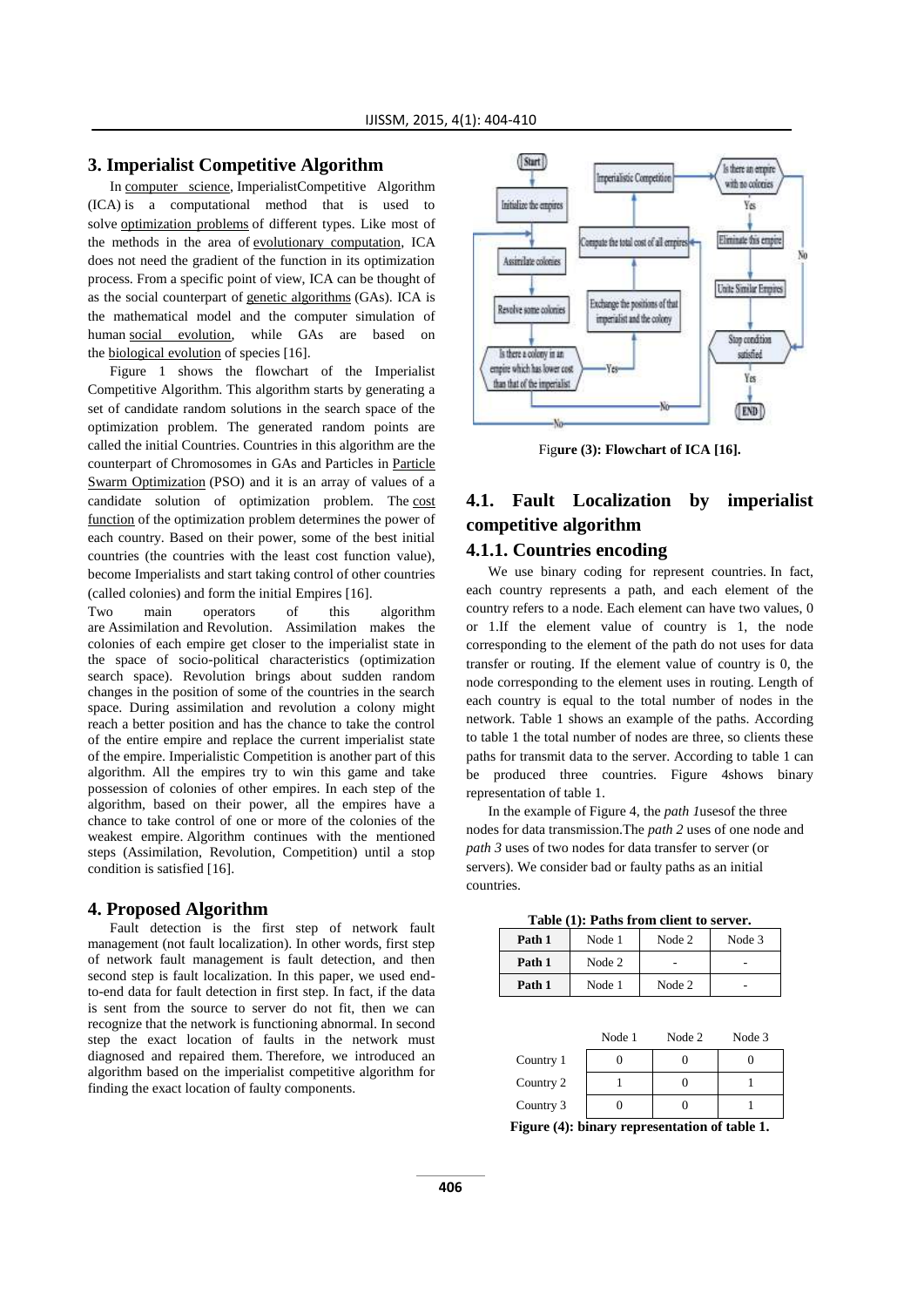## **4.1.2. Evaluation fitness of countries**

In this paper, we use two parameters to evaluate fitness of countries:

- The number of nodes sharing the different paths (degree of node)
- The number of nodes used in a path

First, we calculate the weight of each node using equation (1). *N* is number of total countries.  $W_i$  is weight of *node<sub>i</sub>*.  $n_{ik}$ shows amount of each *element<sup>i</sup>* in *country<sup>i</sup>* .We use equation (2) for calculate the number of nodes used in a path.  $n_i$  is the *element<sup>i</sup>* in the *country<sup>i</sup>* .*N* is number of total countries.

$$
w_{i} = N - \sum_{k=1}^{N} n_{ik}
$$
 (1)  

$$
A = \sum_{i=1}^{N} n_{i}
$$
 (2)

According to the above description, fitness function to evaluate the fitness of each country is based on equation (3). *α* is a value between 0 and 1 ( $\alpha = [0,1]$ ). If  $\alpha = 1$ , then the evaluation is based on the number of nodes used in a path. If  $\alpha = 0$ , then the evaluation is based on degree of node.  $\alpha$  can have a value between 1 and 0, this value determines importance of *W<sup>i</sup>* , and importance of *A*. More value of the *fi*corresponds to a better fitness value for the country.

$$
f_i = (1 - \alpha)A + \alpha w_i \tag{3}
$$

There is an exception in evaluating fitness of countries that if the all elements if country have value of 1, therefore fitness country will be equal to zero  $(f_i = 0)$ .

## **4.1.3. Empires Formation**

To start the optimisation algorithm, initial countries of size  $N_{Country}$ is produced ( $N_{Country}$  = number of bad paths). We select *Nimp* of the most powerful countries (countries with high fitness) to form the empires. The remaining  $N_{col}$  of the initial countries will be the colonies each of which belongs to an empire.To form the initial empires, the colonies are divided among imperialists based on their fitness.The colonies are randomly chosen and given to the  $n<sup>th</sup>$  imperialist. For calculate power of empires uses equation (4). Where *P<sup>n</sup>* is the total cost of empire and  $\alpha$  is a positive number that is between 0 and 1, and *f* shows fitness.

$$
P_n = f (imperialist_n) + \alpha(f(colonies of empire_n))
$$
 (4)

## **4.1.4. Movement of Colonies toward the Imperialist**

To define a policy of assimilation, we use the same operator with crossover operator in genetic algorithm. Each country is

subjected to crossover with probability  $P_c$ . Onecountryis selected from the population, and a random number (*RN* =  $[0,1]$ ) is generated for it. If  $RN < P_c$ , these country is subjected to the crossover operation with empire using single point crossover. Otherwise, these countries are not changed. The pseudo code of the crossover function is as follows.

- 1. Select one country
- 2. Let RN a random real number between 0 and 1
- 3. If  $RN < 0.5$  /\* operators probability
- 4. Crossover (country, empire)

## **4.1.5. Revolution**

Revolution is a fundamental change in power that takes place in a relatively short period of time. In the terminology of ICA, revolution causes a country to suddenly change its socio-political characteristics. That is, instead of being assimilated by an imperialist, the colony randomly changes its position in the socio-political axis [16].

While moving toward the imperialist, a colony might reach to a position with lower fitness than the imperialist. In this case, the imperialist and the colony change their positions. Then the algorithm will continue by the imperialist in the new position and the colonies will be assimilated by the imperialist in its new position.

#### **4.1.6. Imperialistic Competition**

All empires try to take the possession of colonies of other empires and control them. The imperialistic competition gradually brings about a decrease in the power of weaker empires and an increase in the power of more powerful ones. The imperialistic competition is modelled by just picking some (usually one) of the weakest colonies of the weakest empire and making a competition among all empires to possess these (this) colonies [16].

To start the competition, first a colony of the weakest empire is chosen and then the possession probability of each empire is found. The possession probability  $P<sub>P</sub>$  is proportionate to the total power of the empire.The process of selecting an empire is similar to the roulette wheel process which is used in selecting parents in GA.

## **4.1.7. The final condition and select appropriate node for testing**

If only one element value of each country is 0, and the rest of the elements values are 1, therefore the algorithm should be terminate. Element whose value is 0, node corresponding to the element tested. After the test node, if the node is faulty, the node is repaired else the algorithm is repeated. Figure 5 shows the flowchart of the proposed method. Proposed algorithm will be repeated until all faulty nodes are localized.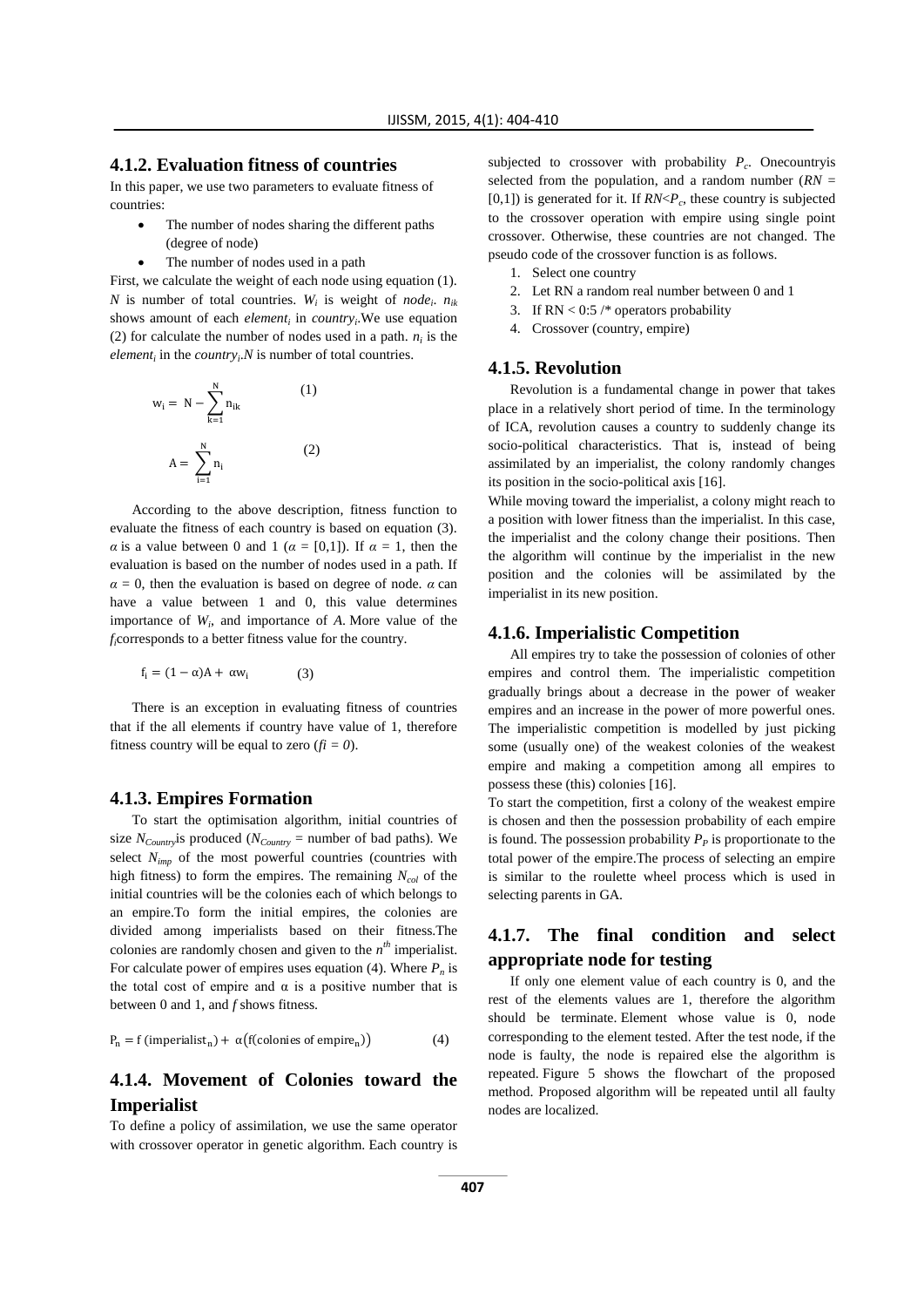

**Figure (5): Flowchart of proposed algorithm.**

## **5. Evaluation of simulation results**

We evaluate the performance of our algorithm through extensive simulation (using a MATLAB) in a general network. The proposed method compared with the methods in [1, 14, 15]. Several scenarios have been considered for simulations. In general, three different scenarios have been considered for simulation that show in table 2. The performance metrics we use are the normalized testing cost, false positive and total test cost.

| <b>Scenarios</b>                                                                    | <b>Number of Nodes</b> | <b>Number of Clients</b> |  |
|-------------------------------------------------------------------------------------|------------------------|--------------------------|--|
| Scenario 1                                                                          | 60                     |                          |  |
| <b>Scenario 2</b>                                                                   | 60                     |                          |  |
| <b>Scenario 3</b>                                                                   | 150                    |                          |  |
| $\sim$ $\sim$ $\sim$ $\sim$ $\sim$<br>$\bullet$<br>$\mathbf{r}$<br>$\bullet$<br>. . |                        |                          |  |

**Table (2): Scenarios for simulations.**

Figures 6-8show the results of total test cost for algorithms in three scenario. The results of proposed algorithm,Greedy, Ordering and NFDM are plotted in the figures 6-8. We observe that proposed algorithm has better total test cost compared to other algorithms.

Figures 9-11show the results of normalized testing cost for algorithms in three scenario. According to results show in these figures, we observe that proposed algorithm has better normalized testing cost compared to other algorithms, and it has minimum normalized testing cost compared to other three algorithms.



**Figure (6): Total test cost in scenario 1.**



**Figure (7): Total test cost in scenario 2.**



**Figure (8): Total test cost in scenario 3.**

Figures 12-14 show the total test cost by applying proposed algorithm, Greedy, Ordering and NFDM for fault localization in scenarios 1-3 respectively. According to these figures total test cost of our algorithm is minimum compared to other algorithms. According to simulation results, our approach in addition to reducing the cost of fault localization, it provides good false positve compared to similar methods. Obtained results in large and small scales (different scenarios) indicate that our proposed algorithm can provide similar results in different scales and scenarios, and proves the robustness of the proposed method in different scales.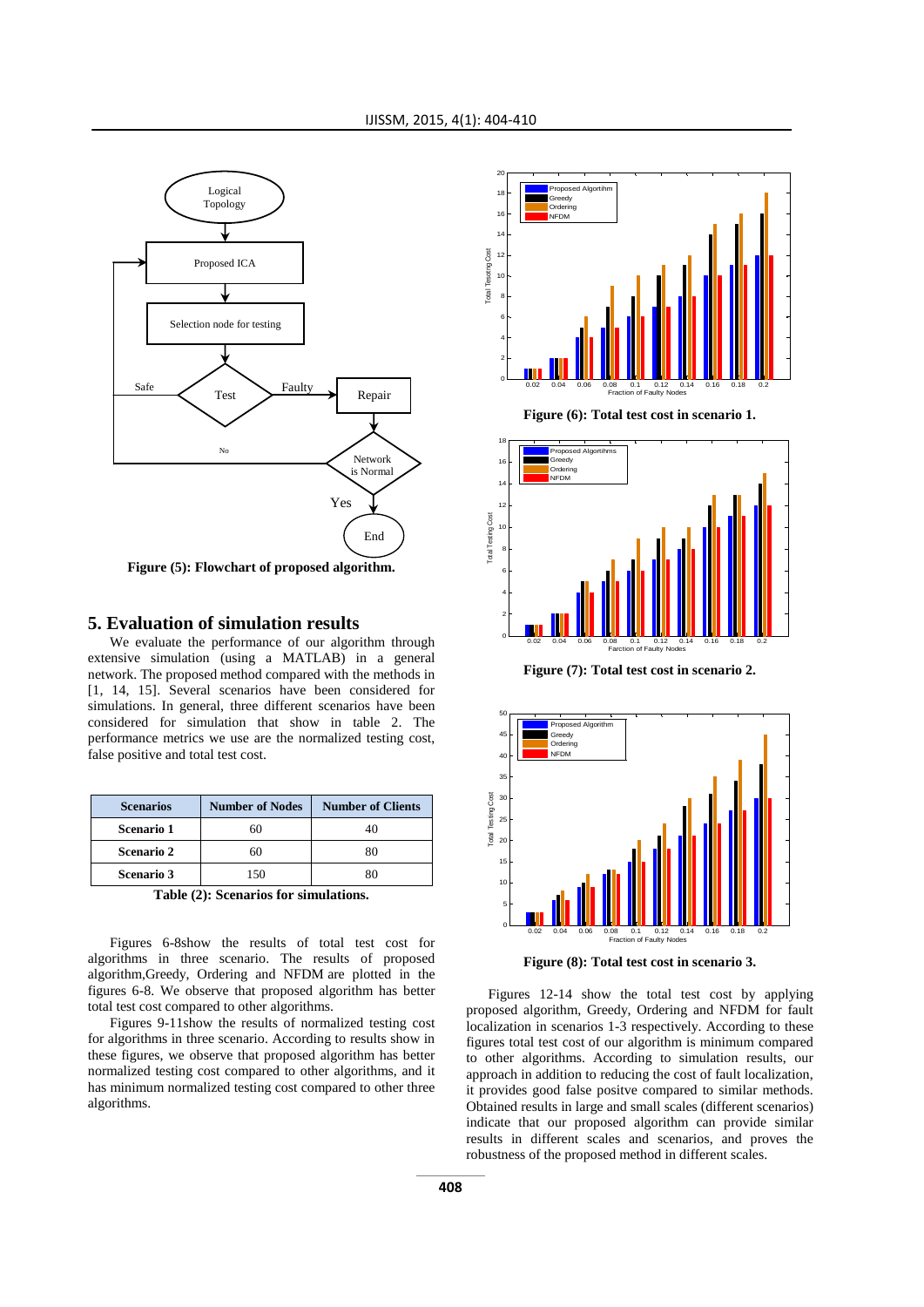

**Figure (9): Normalized testing cost in scenario 1.**



**Figure (10): Normalized testing cost in scenario 2.**



**Figure (11): Normalized testing cost in scenario 3.**





**Figure (13): Total test cost in scenario 2.**



**Figure (14): Total test cost in scenario 3.**